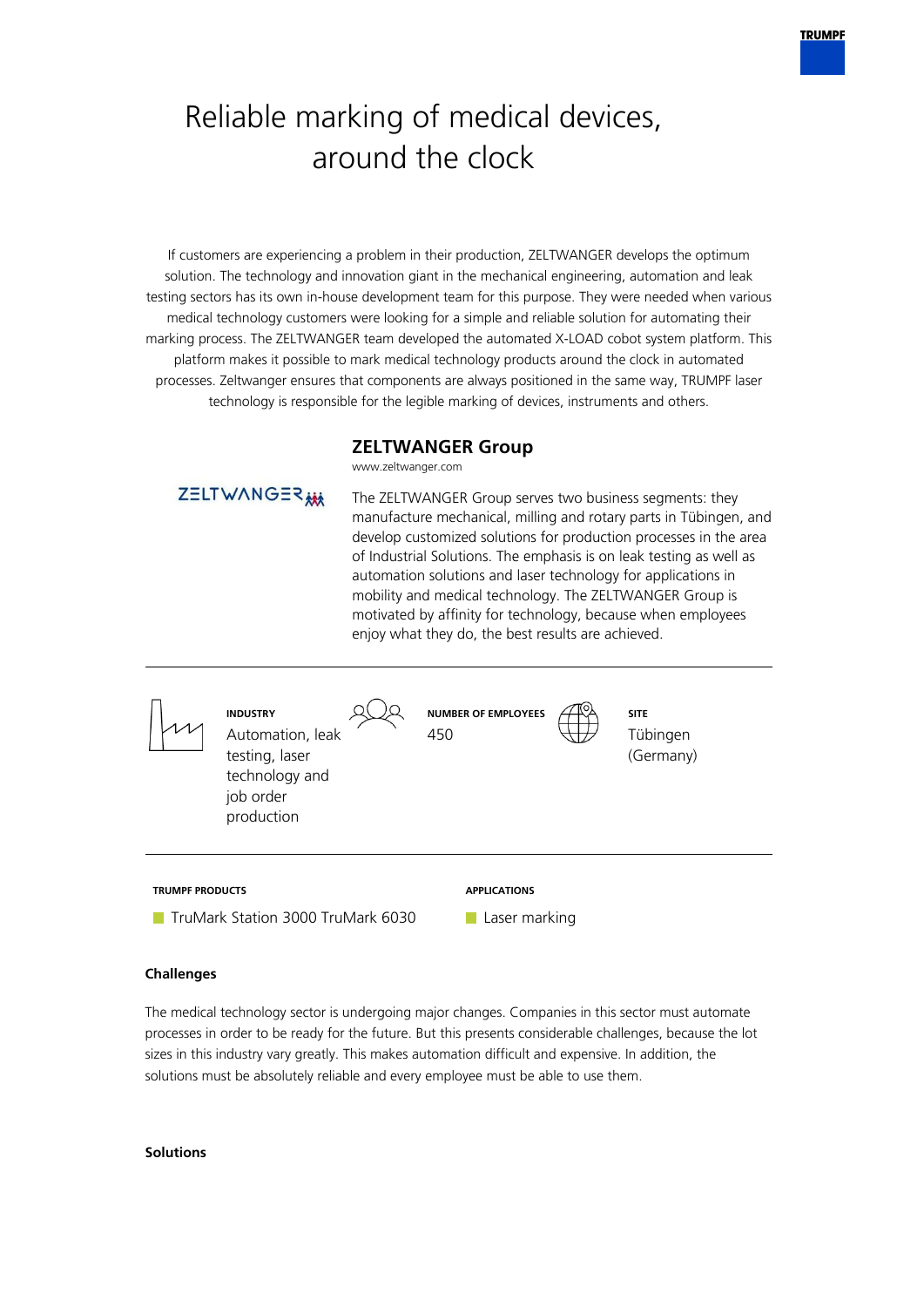ZELTWANGER developed the automation platform X-LOAD cobot to face these challenges head-on. Customers can use it to subsequently automate manual workstations, saving investment costs. Even the smallest lot sizes can be implemented with it. Operation is made easy with a simple user interface, even for operators without prior experience. Production is easier and more efficient with the X-LOAD cobot. For example, removal of NOK parts is possible thanks to a marking check. This ensures 100% good parts in the subsequent production process. Dr. Rüdiger Brockmann, Managing Director of the ZELTWANGER Group and responsible for the Technology and Sales departments, states, "With their laser systems and products, TRUMPF provided precisely the characteristics that we needed to develop the X-LOAD cobot. This included the ease of operation and absolute reliability of their laser marking systems, as well as the company's excellent global service network. We have customers all over the world, so of course we needed a partner who was operational worldwide."



"TRUMPF leads in reliability and digitalization in laser technology. That is exactly what we strive to offer our customers."

**DR. RÜDIGER BROCKMANN** MANAGING DIRECTOR OF TECHNOLOGY AND SALES



#### **Implementation**

ZELTWANGER was looking for someone familiar with welding and marking processes for the implementation of the X-LOAD cobot – and found it at TRUMPF. Matthias Neumann from the Laser Robotic Applications department states, "TRUMPF is a partner who develops processes with us and also provides support when the system is in the field. TRUMPF is also reliable in terms of service." The two companies visit new customers together. They view the onsite production situation, identify the processes and welding applications and find the best possible solution. They subsequently use customer feedback to continue developing existing system platforms.